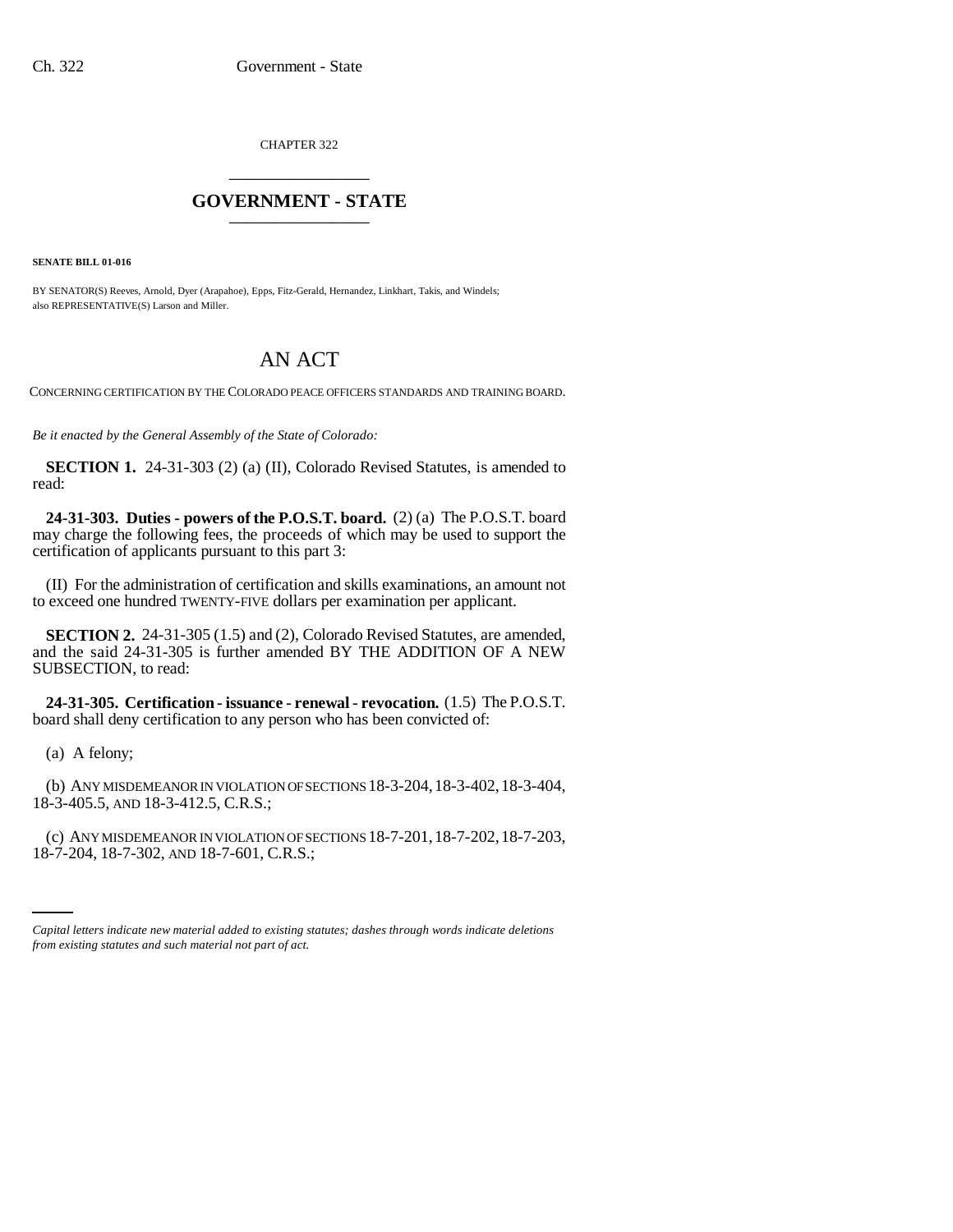(d) ANY MISDEMEANOR IN VIOLATION OF ANY SECTION OF ARTICLE 8 OF TITLE 18, C.R.S.;

(e) ANY MISDEMEANOR IN VIOLATION OF SECTIONS 18-9-111 AND 18-9-121, C.R.S.;

(f) ANY MISDEMEANOR IN VIOLATION OF SECTIONS 18-18-404, 18-18-405, 18-18-406, AND 18-18-411, C.R.S.; OR

(g) ANY MISDEMEANOR IN VIOLATION OF FEDERAL LAW OR THE LAW OF ANY STATE THAT IS THE EQUIVALENT OF ANY OF THE OFFENSES SPECIFIED IN PARAGRAPHS (a) THROUGH (f) OF THIS SUBSECTION (1.5).

(1.6) (a) NOTWITHSTANDING THE PROVISIONS OF SUBSECTION (1.5) OF THIS SECTION, IF AN APPLICANT ANTICIPATES PRIOR TO THE DENIAL OF CERTIFICATION THAT HE OR SHE WILL BE DENIED CERTIFICATION ON THE GROUND THAT THE APPLICANT HAS BEEN CONVICTED ON OR AFTER JULY 1, 2001, OF ANY MISDEMEANOR OR MISDEMEANORS DESCRIBED IN SUBSECTION (1.5) OF THIS SECTION, THE APPLICANT OR THE CHIEF LAW ENFORCEMENT OFFICER OF THE AGENCY, IF ANY, EMPLOYING SUCH APPLICANT MAY, AT THE TIME OF THE APPLICATION FOR CERTIFICATION, NOTIFY THE P.O.S.T. BOARD OF SUCH CONVICTION OR CONVICTIONS AND REQUEST THE BOARD TO GRANT THE APPLICANT AN EXEMPTION FROM DENIAL OF CERTIFICATION.

(b) NOTWITHSTANDING THE PROVISIONS OF SUBSECTION (1.5) OF THIS SECTION, IF AN APPLICANT IS DENIED CERTIFICATION ON THE GROUND THAT THE APPLICANT HAS BEEN CONVICTED ON OR AFTER JULY 1, 2001, OF ANY MISDEMEANOR OR MISDEMEANORS DESCRIBED IN SUBSECTION (1.5) OF THIS SECTION, THE APPLICANT OR THE CHIEF LAW ENFORCEMENT OFFICER OF THE AGENCY, IF ANY, EMPLOYING SUCH APPLICANT MAY, WITHIN THIRTY DAYS AFTER THE EFFECTIVE DATE OF DENIAL, REQUEST THAT THE P.O.S.T. BOARD WITHDRAW THE DENIAL OF CERTIFICATION.

(c) THE P.O.S.T. BOARD SHALL PROMULGATE RULES AND REGULATIONS DEEMED NECESSARY BY THE BOARD CONCERNING THE PROCEDURES FOR THE GRANTING OF EXEMPTIONS TO DENIALS OF CERTIFICATION AND THE WITHDRAWAL OF DENIALS OF CERTIFICATION UNDER THIS SUBSECTION (1.6).

(2) (a) A certification issued pursuant to subsection (1) or (1.3) of this section or section 24-31-308 shall be suspended or revoked by the P.O.S.T. board if the certificate holder has been convicted of a felony AT ANY TIME, OR HAS BEEN CONVICTED ON OR AFTER JULY 1, 2001, OF ANY MISDEMEANOR OR MISDEMEANORS DESCRIBED IN SUBSECTION (1.5) OF THIS SECTION, or has otherwise failed to meet the certification requirements established by the board.

(b) (I) NOTWITHSTANDING THE PROVISIONS OF PARAGRAPH (a) OF THIS SUBSECTION (2), IF THE CERTIFICATION OF A CERTIFICATE HOLDER IS REVOKED PURSUANT TO PARAGRAPH (a) OF THIS SUBSECTION (2) ON THE GROUND THAT THE CERTIFICATE HOLDER HAS BEEN CONVICTED ON OR AFTER JULY 1, 2001, OF ANY MISDEMEANOR OR MISDEMEANORS DESCRIBED IN SUBSECTION (1.5) OF THIS SECTION, THE CERTIFICATE HOLDER OR THE CHIEF LAW ENFORCEMENT OFFICER OF THE AGENCY, IF ANY, EMPLOYING SUCH CERTIFICATE HOLDER MAY, WITHIN THIRTY DAYS AFTER THE EFFECTIVE DATE OF THE REVOCATION, REQUEST THE P.O.S.T. BOARD TO REINSTATE